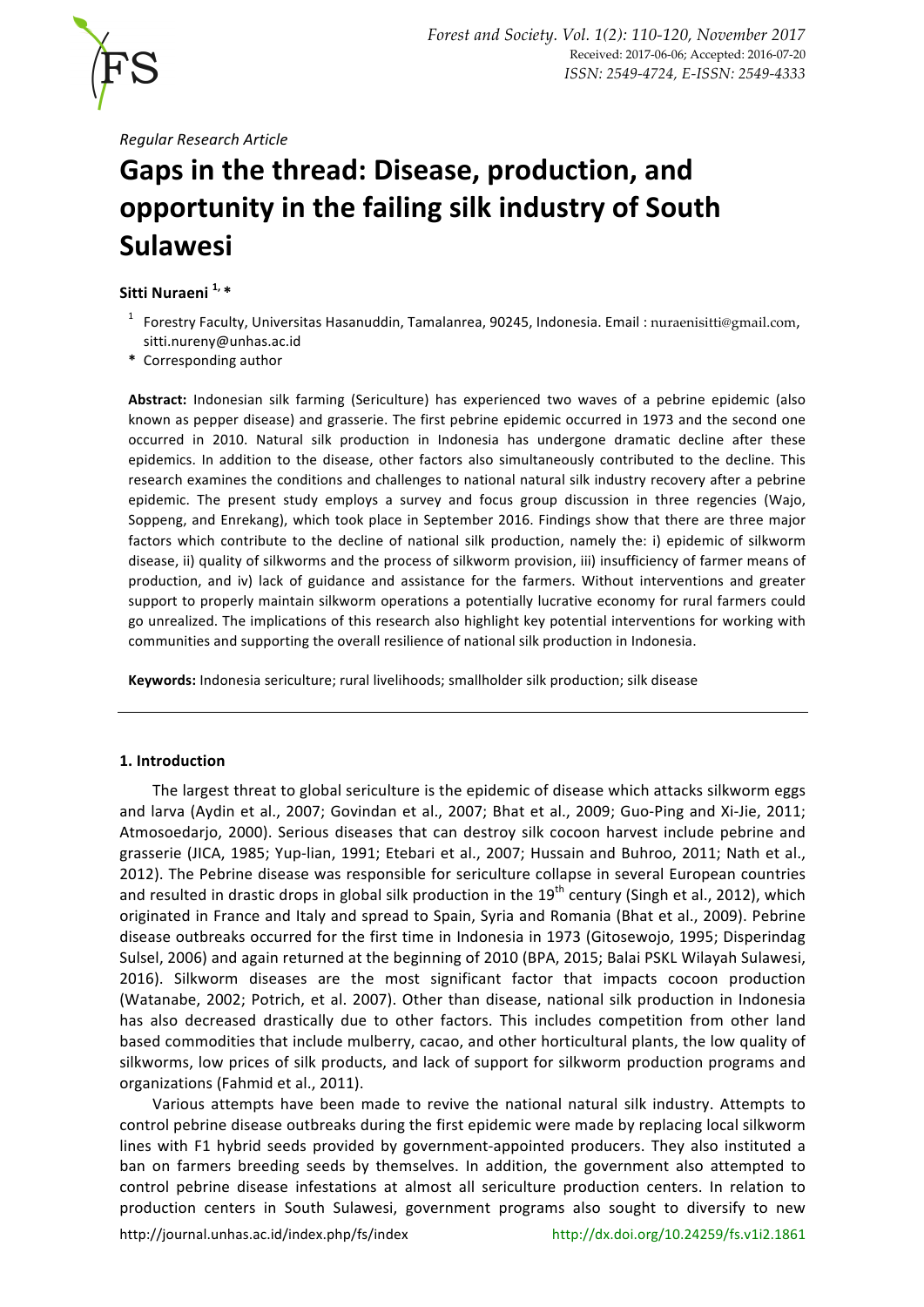development areas outside to achieve more intensive sericulture production. New development areas are mainly aimed at potential areas among locations within state forest areas. Beyond seeking new potential locations, ministries seeking to develop a footprint through the Forest Management Unit (KPH) model hope to incorporate silkworm production in new ways, and regional governments are eager to support through silkworm stock subsidies, but which would require collectively partnering to support new policies regarding silkworm rearing.

The natural silk business includes a set of activities, which begins by mulberry cultivation (moriculture) and silkworm rearing (sericulture). These stages are part of the upstream segment. The next activity is reeling raw silk from cocoons or the process of drawing fibers into threads (filature). Thereafter, the thread is delivered to the weaving industry and its derivations (manufactures) which are known as the downstream segment.

National sericulture involves several key stakeholders. These include the central and regional government, department of research and development, universities, finance organizations, entrepreneurs, non-governmental organizations and farmers. These stakeholders include: the Ministry of Forestry that support upstream sectoral development such as mulberry and silkworm production including the Natural Silk Production Agency of Bili Bili (BPA Bili Bili) that was subsumed into the Social Forestry and Environmental Partnerships Agency (BPSKL) of the Sulawesi region; the Research Agency for the Development of Environment and Forest products (BP2LHK); the Ministry of Industry working on downstream sectoral efforts to support silk yarn production at the community level; the Ministry of Cooperatives, Small, and Medium Enterprises that provide support programs; The Ministry of State Owned Enterprises (BUMN) through *Perum Perhutani* as a producer of silkworm eggs; The National Agricultural Quarantine Agency as a control agent for disease outbreaks from foreign and domestic egg imports and distribution; higher education institutions and NGOs involved in research and development; and, the Silk Solution Centers (SSC) in each regency that facilitate as production centers. The performance and role of each stakeholder often encounters obstacles however, which have a rippling effect for the overall industry. Each of these stakeholders however, hope that Indonesian natural silk can be more productive due to its high potential. This national superior product could be maintained to support rural economies around forests.

South Sulawesi is a national production center for silk. In other words over 80% of total national supply comes from the province. South Sulawesi also acts as a central cluster for the silk industry, throughout the upstream and downstream aspects of the sector, including mulberry planting, silkworm breeding, cocoon spinning, yarn production, and weaving at the community level. After the recent pebrine epidemic, numerous stakeholders are eager to see the recovery of South Sulawesi sericulture production, in ways that can compete with China and India's resurgence, and become a global player that can match the golden ages of the European sericulture industry. This paper presents the results of surveys and in depth discussions with various stakeholders. I explore the key periods of weaknesses associated with the pebrine epidemic in order to understand the breakdowns associated with natural sericulture cultivation, production, and management. In this way, this paper seeks to evaluate the robustness of an industry with high potential, and furthermore to identify potential areas for developing greater resilience in national sericulture.

#### **2. Methods**

This research was conducted through surveys and focus group discussions (FGDs). The survey and FGD were conducted while assisting a visit from entrepreneurs from Ando Co., Ltd Japan and Chul Thai Silk Co., Ltd Thailand. The data used in this research include primary and secondary data. The primary data was obtained by direct observations and interviews, while secondary data are obtained from searching and analyzing materials such as coordinating meeting agenda, proceedings, journals, books and other literatures as references. The data were analyzed descriptively and quantitatively to explore national sericulture productivity and South Sulawesi as national production center.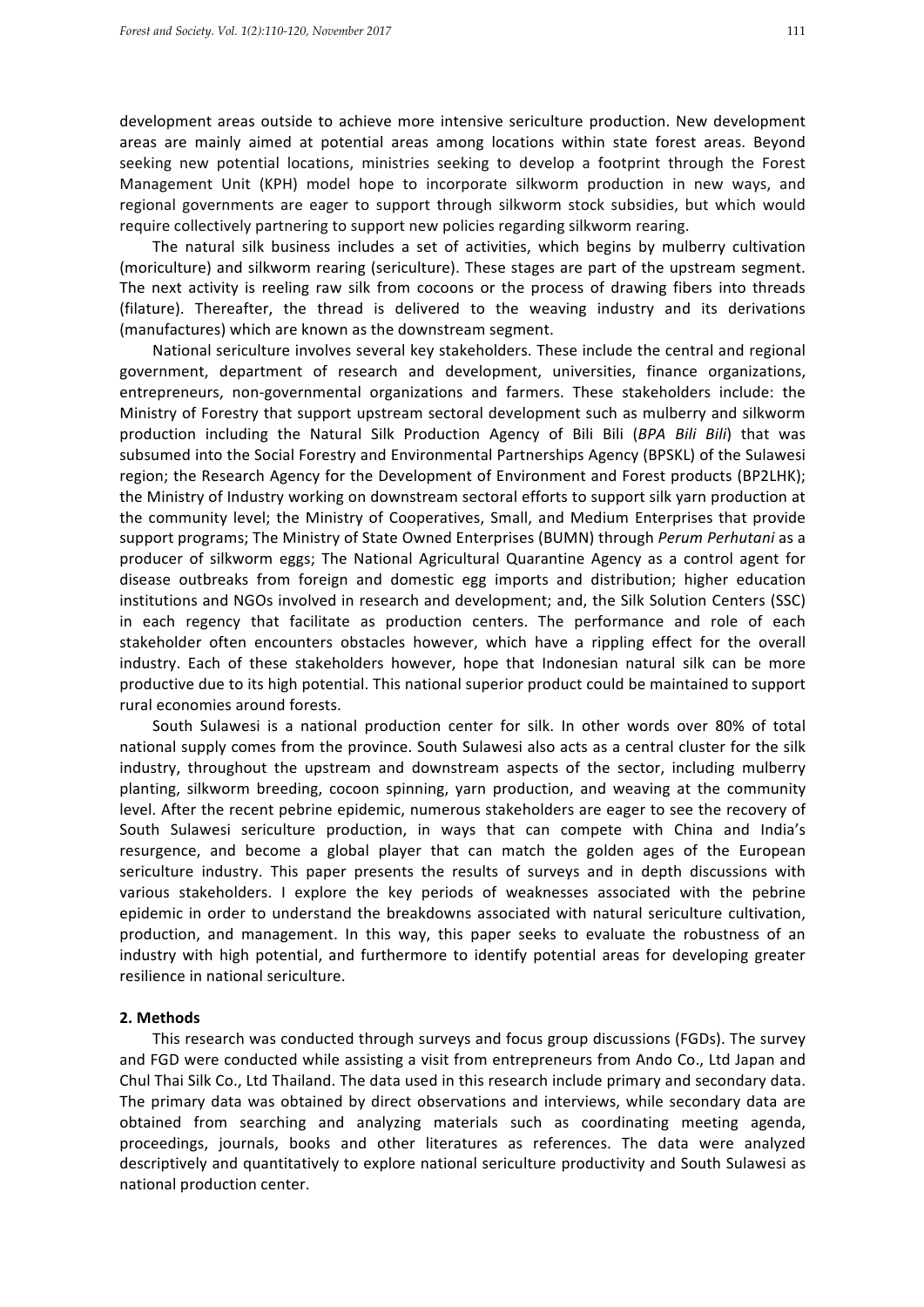The research was conducted in three major sericulture centers in South Sulawesi, which are Wajo, Soppeng and Enkerang regencies. Interviews and FGDs were conducted on a research visit conducted on September 22 until September 25, 2016. Interviewees include farmers, silk craftsmen, entrepreneurs, Perum Perhutani (seed producers), Capital Investment Coordinating Board (BKPM), Awota Forest Management Unit (KPH Awota) and regional government in each regency.

## **3. Results**

#### *3.1. Sericulture productivity after pebrine epidemic*

Figure 1 shows that the outbreak reached its peak in 2010, however the symptoms were already beginning to show in 2007-2008, in which raw silk production drastically declined. In the following years after 2010, production continued declining and the disease was not yet under control. The data also shows that prior to the outbreak, between 2002 until 2008, raw silk production ranged from 37 to 59 tons, with the average pebrine incident percentage under 3%. In 2009, pebrine infection levels were relatively low (2.93%), but direct observations among farmers tell a different story. According to local farmers, the infection rate was remarkably higher, and 100% of farmers indicated experiencing the epidemic. Based on surveys, disease epidemics that began at the farmer level resulted in total failed harvest in 2009 and then impacted the silkworm producers in 2010 such that 56.8% production dropped to 19.2%. The fluctuation of rawsilk production between 2002 to 2008 was a result of the poor quality of silkworms. This epidemic then spread evenly in rearing centers which lead to the overall crash of national silk production (from 56.8% to 19.2%). For contrast to the historical French case, the pebrine disease epidemic in cocoon production 112qualed 26,000 tons in 1853 and fell to 4000 tons in 1865 (Singh et al., 2012).

The overall national and regional (South Sulawesi) raw silk production is shown in Figure 2. The volume of national raw silk production follows the same trend of decline by those observed in local production in South Sulawesi. As production of raw silk declines in South Sulawesi national stocks also experience decline, leading to a gap between supply and demand. Each year, the demand of raw silk ranged from 550 to 800 tons (BPA, 2013). However, only 3.8% of demand could be fulfilled after the pebrine epidemic in 2012. The gap between demand and production capability led to massive imports of authentic silk thread and other synthetic threads to meet the demand of the silk industry.



**Figure 1. Production of nationwide raw silk and pebrine disease (BPA, 2015)**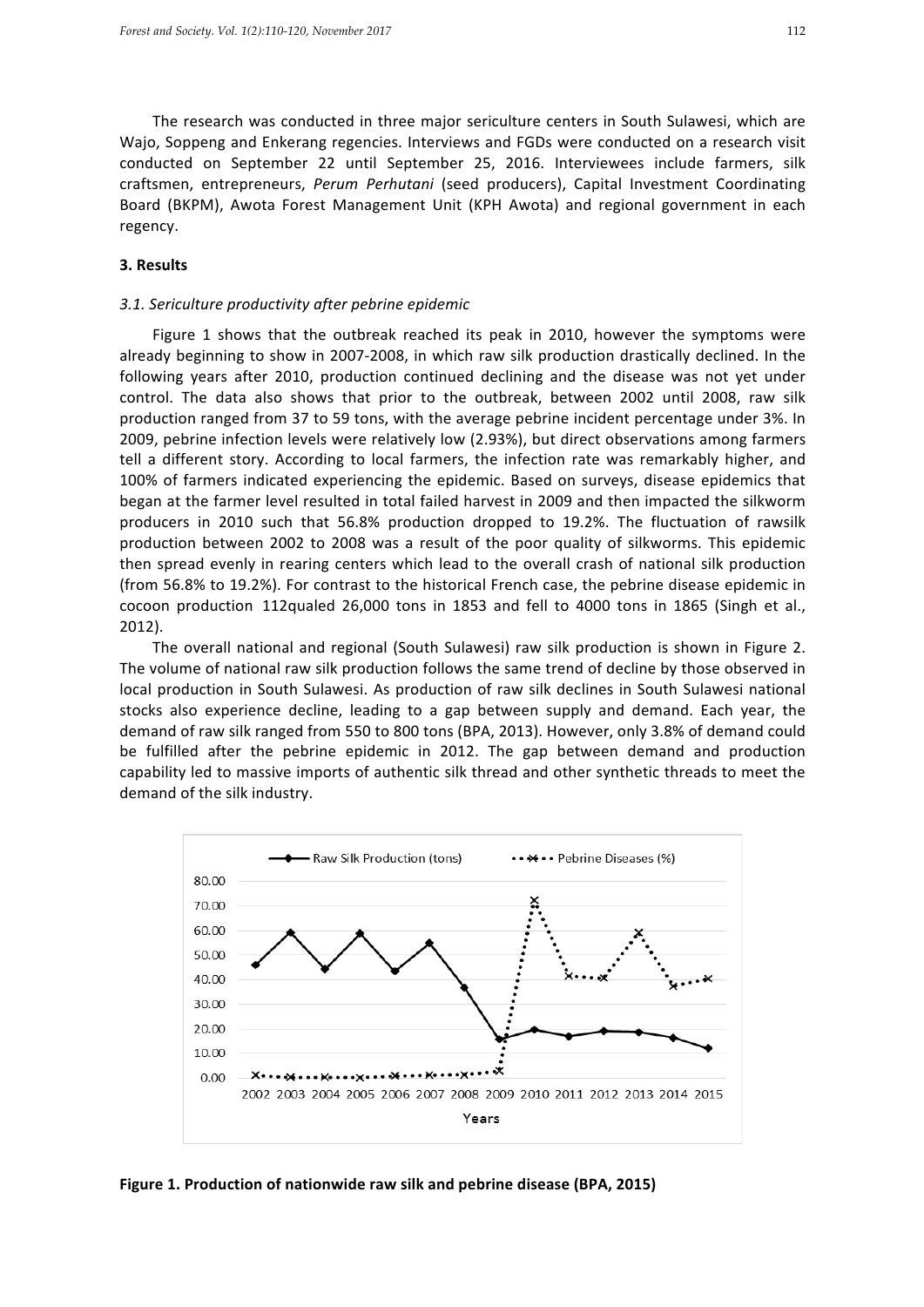

Figure 2. Production of nationwide raw silk and production of several provinces in South **Sulawesi provinces (BPA, 2015)** 

The area of mulberry fields, number of active farmers and the absorption of silkworm eggs is shown in Figure 3. South Sulawesi has been widely known as a national silk center, and contributes 80% of total national production. However, the absorption of silkworm eggs from Perum Perhutani and aid from BPA Bili Bili continues to decline in line with the decreasing number of silkworm farmers. Low production of raw silk is influenced by a number of challenges which simultaneously affect overall production system. Other than accessing silkworms from *Perum Perhutani* stock is also available at the BPA but there are limited boxes available.



# Figure 3. Mulberry cultivation, number of silk farmers and egg distribution in Sulawesi region **(BPSKL, 2016)**

#### *3.2. Problem Identification*

The focus of this study is on the three regencies that are the major centers of community silk and silkworm production. These locations help to identify the source of silk industry challenges at each segment, including the upstream and downstream aspects of the industry. The segments,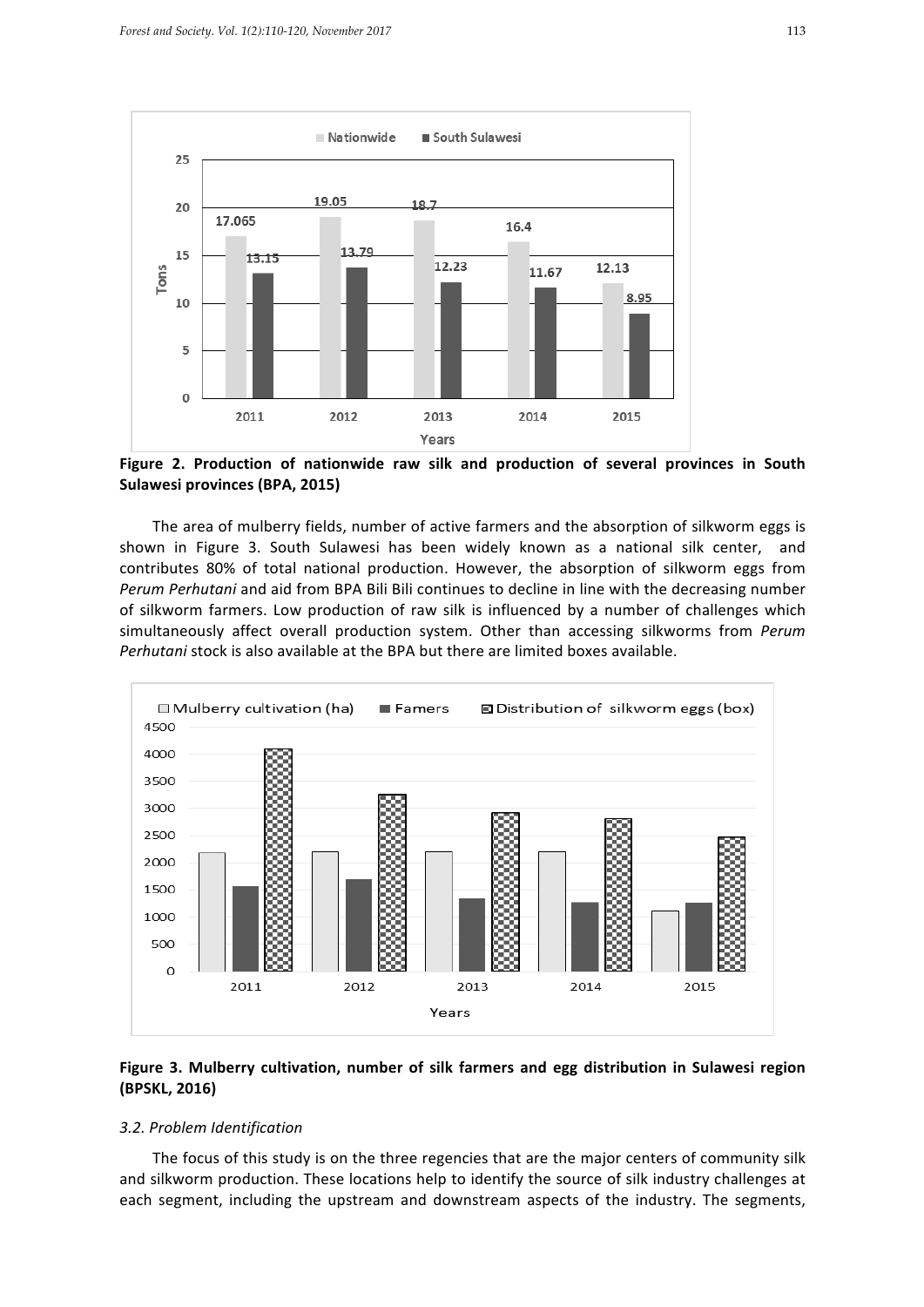geographies, levels, and organizational aspects are highlighted in Table 1. The development and success of natural silk industry is measured by its progress at aspects among each segment and other supporting instruments, which include fertilizer, eggs, stock, breeding, and the reasons behind low quality or failure of the cocoon, raw silk production, and their overall supporting organizations. The availability of fertilizer is evaluation by the size of the area and the management of the mulberry plants and the silkworm stock production. Silkworm productivity is contingent on the management practices related to maintenance procedures such as disinfectant treatments and other factors listed in Table 1.

| Segment             |                                     |                                                                     |                                                                                     | Enrekang                                                                 | Egg Producer                                             |
|---------------------|-------------------------------------|---------------------------------------------------------------------|-------------------------------------------------------------------------------------|--------------------------------------------------------------------------|----------------------------------------------------------|
| Upstream            | Observation                         | Soppeng                                                             | Wajo                                                                                |                                                                          |                                                          |
| Mulberry<br>field   | Condition of the<br>area            | Declining,<br>some of<br>them have<br>been<br>converted to<br>cacao | Declining in<br>farmer level.<br>Supported by<br>KPH Awota,<br>which gave<br>25 ha. | Declining,<br>mostly have<br>been<br>converted to<br>seasonal<br>plants. | Constant                                                 |
|                     | Maintenance/Fertil<br>izer          | No                                                                  | No                                                                                  | No                                                                       | Low<br>frequency                                         |
| Silkworm<br>Rearing | Type of stock                       | From local<br>producers                                             | From local<br>producers                                                             | From local<br>producers                                                  | C <sub>103</sub>                                         |
|                     | Cultivating pattern                 | Independent,<br>rearing from<br>eggs until<br>harvesting            | Independent,<br>rearing from<br>eggs until<br>harvesting                            | Independent,<br>rearing from<br>eggs until<br>harvesting                 | Independent,<br>rearing from<br>eggs until<br>harvesting |
|                     | <b>Rearing Method</b>               | Shelf                                                               | Shelf                                                                               | Shelf                                                                    | Shelf<br>and/without<br>rearing trays                    |
|                     | Disinfection                        | Seldom                                                              | Seldom                                                                              | only some<br>farmers                                                     | Egg<br>disinfection is<br>not done                       |
|                     | Production<br>challenges            | Pebrine and<br>grasserie<br>diseases                                | Muscardine<br>disease and<br>grasserie                                              | Pebrine and<br>grasserie                                                 | Pebrine and<br>grasserie                                 |
|                     | Cocoon<br>productivity (per<br>box) | $\leq 10$ kg                                                        | $\leq 20$ kg                                                                        | $\leq 10$ kg                                                             | No data                                                  |
|                     | Post-cocoon<br>harvesting           | self-raw silk<br>reeling                                            | self-raw silk<br>reeling                                                            | the cocoons<br>are sold                                                  | the cocoon<br>becomes<br>seed                            |
| Downstream          |                                     |                                                                     |                                                                                     |                                                                          |                                                          |
| Weaving<br>industry | Source of cocoon                    | there is no<br>source                                               | there is no<br>source                                                               | there is no<br>source                                                    | there is no<br>source                                    |
| gedogan             | Type of thread                      | mostly<br>synthetic                                                 | mostly<br>synthetic                                                                 | mostly<br>synthetic                                                      |                                                          |
|                     | Source of thread                    | import                                                              | import                                                                              | import                                                                   |                                                          |
| manual<br>weaving   | Type of thread                      | mostly<br>synthetic                                                 | mostly<br>synthetic                                                                 | mostly<br>synthetic                                                      |                                                          |
| industry            | Source of thread                    | import                                                              | import                                                                              | import                                                                   |                                                          |
| Assistance          | No                                  | No                                                                  | No                                                                                  | No                                                                       |                                                          |
| SSC<br>Organization | Not functioning                     | Not<br>functioning                                                  | Not<br>functioning                                                                  | Not<br>functioning                                                       | Not<br>functioning                                       |

Table 1. Problem Identification on each segment in three regencies and egg producer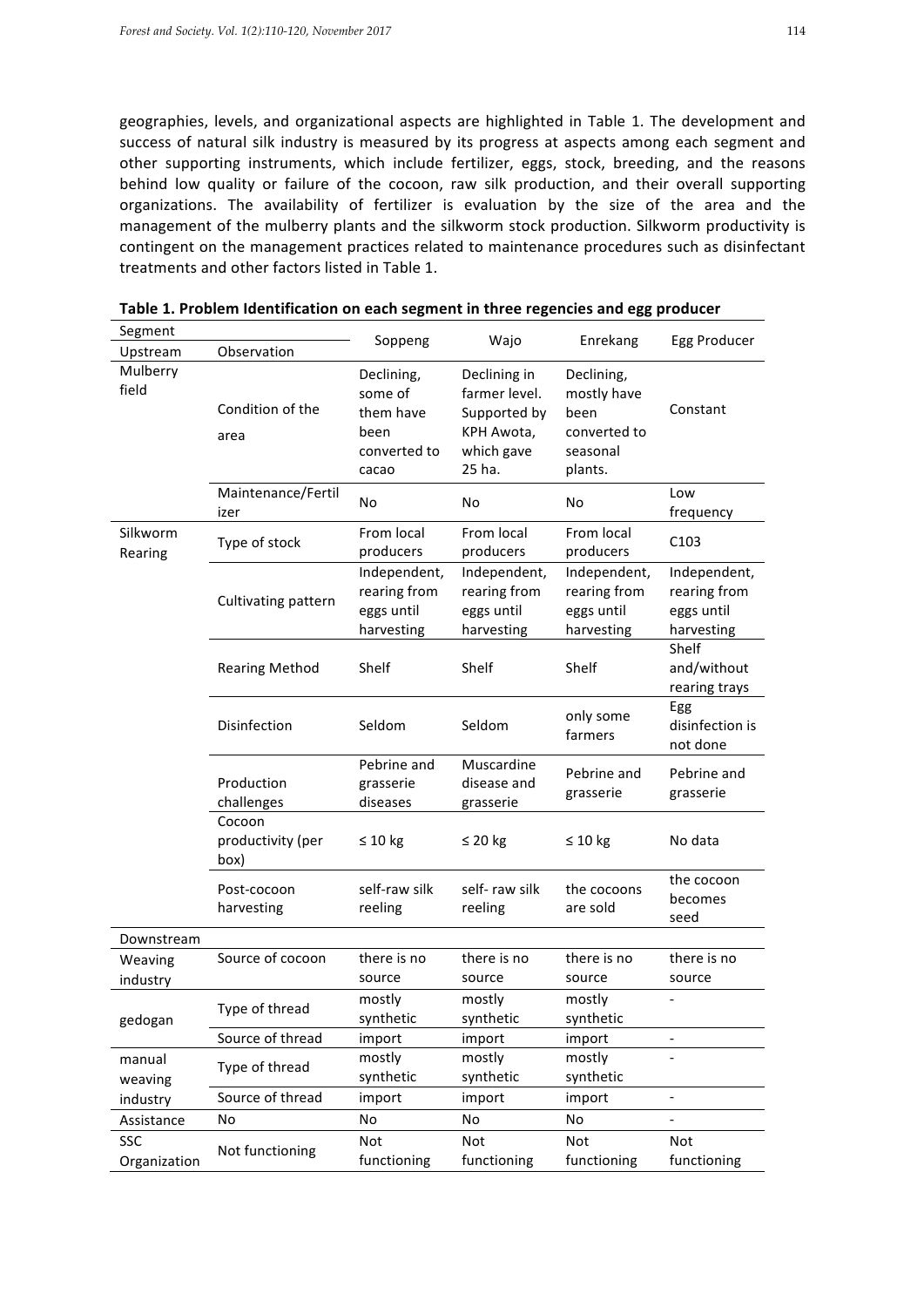The natural silk business is a well-established business that has evolved over generations in the three regencies of Enrekang, Soppeng and Wajo. In Soppeng and Enrekang, the business developed more on the upstream segments (cultivation and production) while the downstream segments are predominantly located in Wajo. Soppeng and Enrekang are well known as the base of silkworm rearing. Most farmers rear silkworms to produce cocoons. Some of them weave the cocoons to produce thread. Meanwhile, Wajo regency is known because of its community weaving industry (*tenun bola/gedogan*), which produces silk sarongs (lipa sabbe) and other manual weaving products.

#### **4. Discussion**

### *4.1. Soppeng Regency*

Soppeng regency is known as the first center of sericulture production in South Sulawesi. The latest figures of development in April 2017 in Soppeng indicate remaining mulberry field cultivation at 38.65 hectares, 72 households that remain active, producing 237.75 kilograms. This is far from the raw silk production figures in 1971, which were at 90 tons, mulberry cultivation at 5,500 hectares and 9006 households (Razak, 2017). During this period, in the height of natural silk production, amounted to 120 tons (Sukardi, 1995) and Soppeng regency contributed to over 75% of national production. Silk products drastically fell to 30 tons however in 1972/1973 due to a prolonged draught (Sukardi, 1995) and a pebrine outbreak (Gitosewojo, 1995; Disperindag Sulsel, 2006). Until the 1990s, the industry experience difficulty recovering because of competition from other commodities, especially the strong emphasis on cacao production, and the downturn of cocoon and raw silk prices. Organizations that were created like the SSC in 2008 have also not operated as expected. According to Razak (2017), the challenges for sericulture in Soppeng regency are the lack of availability of silkworm eggs of high quality, the lack of agriculture extension programs that support farmers to develop natural silk, and the lack of public interest to go into silk, lack of credit lines of silk, and the lack of infrastructure to protect against disease and maintain healthy worms, the lack of knowledge among farmers to fulfill the maintenance requirements as set out in technical guidance manuals.

#### *4.2. Wajo Regency*

The upstream segments, the farmers are always experiencing losses. Silkworm rearing only produces about 20 kilograms (kg) per box since the quality of the seeds are deteriorating. Pebrine disease, as well as another culprit (Grasserie disease) has become a threat for achieving successful harvests. Rearing space conditions are not hygienic because the production areas are joined with other household activities. Tools for rearing larvae and cocooning are made from bamboo and wood, which tend to be worn out and old. The low quality of the cocoon and filaments is represented by the raw silk percentage of cocoon; 8-10 kg of cocoons are needed to produce one kg of raw silk yarn. At the time of writing there are no training organizations and Silk Solution Centre.

In the downstream segments, a lot of weaving industries have become idle due to the lack of cocoons. The craftsmen have difficulties obtaining local silk thread so that they are forced to pay for more costly imported thread to stay in business. Gedogan craftsmen have thus shifted mostly to using synthetic thread while manual weaving industries use synthetic thread and import silk thread even though the price is remarkably higher. Local silk thread costs only 500,000-600,000 Indonesian Rupiah (IDR), or approximately 40 USD), meanwhile imported thread from China costs up to one million IDR, or ~74 USD).

The Forest Management Unit (KPH) Awota began some activities regarding natural sericulture including organizational activities, partnership with farmer groups, and opening new fields for mulberry cultivation under agroforestry programs. The area is 25 ha with fence or path patterns.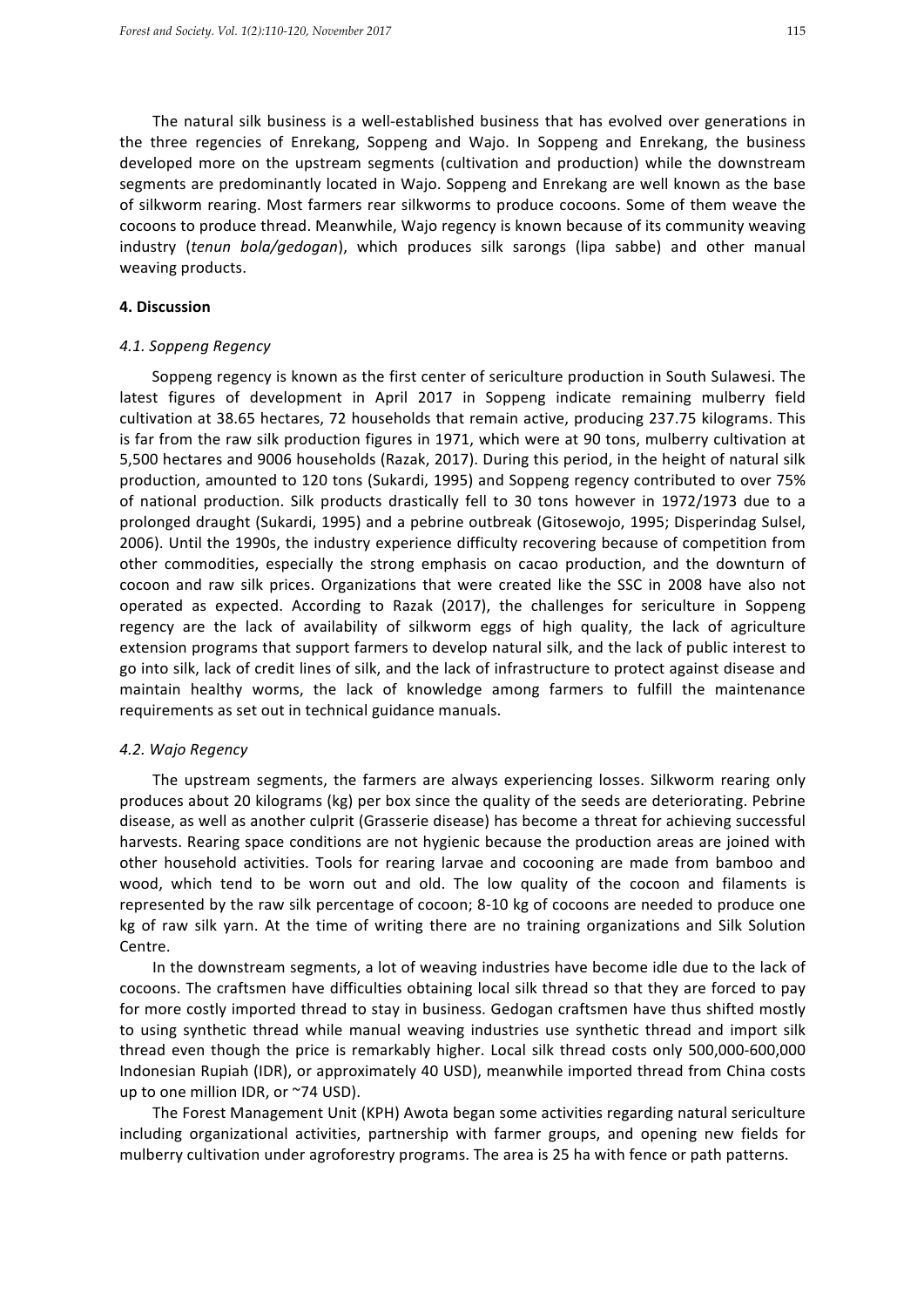#### *4.3. Enrekang Regency*

The number of silk farmers in Enrekang is decreasing because some of them have converted to other commodities. In the early 2000s, farmers in Enrekang were spread across 6 subdistricts, occupying 16 villages (Sadapotto, 2004). As of 2017, farmers remain only in Alla subdistrict. The farmers here continue to rear silkworm with poor conditions. The tools which are made from bamboo have been worn out. In addition, there is no training and assistance for the farmers.

In the past ten years silkworm farmers in Enrekang have left the industry because they too often incur loses. Farmers generally maintain silkworms six times in a year. Each period of maintenance only yielded cocoons of 5 kilograms per box, and in some occasions completely lost the stock because of disease outbreaks. The disease that is most serious is grasseries and pebrine. This was confirmed in observations by BPA in 2011, in that from 78% of discovered larval losses, 41.2% were attacked by Pebrine, 33.8% from Grasserie, and 3% from other bacterial causes (Majid, 2011). Failed production will not recover any costs and could also mean a loss of valuable time, labor, and fertilizer Disease outbreaks often take place when using local larval production from Perum Perhutani. Once imports were permitted, farmers began to prefer imported stock that would be more resistant to disease, albeit more expensive. Farmer losses at each failed harvest never received any assurances from the egg producers or by any local government guarantors. Stock producers and support programs from the Regency Forestry Agency claimed that the sources of disease were due to the reason that they were unwilling to follow standard operational maintenance guidelines. Indeed farmers tended to follow ad hoc management practices that were not always appropriate for avoiding disease.

Due to the losses and poor returns, farmers began to choose other horticultural products, intercropping mulberries with vegetables and keeping the mulberries cropped short. The first 2-3 years, the vegetables yielded better returns than silk. Common cultivation practices among vegetables in the region rely heavily on insecticides however. Insecticide use in multiple cropping systems with vegetables are a severe mistake for success in silkworms however. The ensuing challenge of caring for silkworms among mulberry leaves in contact with insecticides are also likely to kill silkworms and thus impact all phases of mainetenance.

#### *4.4. Egg Producer*

The only surviving silkworm eggs are supported by *Perum Perhutani*. One important finding from direct observations is in regards to egg provision. Before the eggs are subjected to HCl treatment, they are supposed to be disinfected with formalin solution at 2% for 15 minutes. However, this process is not conducted by the producers. *Perum Perhutani*, as the only producer of silkworm seed, always experiences losses in the billion rupiahs annually. Most expertise who have a deep understanding of natural sericulture production have retired and new recruitment has not prioritized knowledge development in this field. Available tools are also old and worn out, and do not support best practices and optimal production.

The *Perum Perhutani* only produces one variant of the F1 seed, which is vulnerable to disease outbreaks. This variant is a cross-breed of Japanese and Chinese lines which lay eggs only twice a year (bivoltine race). The F1 seed produced by *Perum Perhutani* is one of several technologies produced by ATA-72, an partnership agreement with the Japanese government. The technology also involves environmental sanitation. The sanitation process relates to the process whereby after the silkworms have finished the process of molting, they must be cleaned with a mixture of chalk and chlorine. The clearance of rearing shelf is done in each instar. It must be done more often (a minimum 3 times) in instar 3 until instar 5. Bivoltine race is very suitable for development in subtropical area or areas where conditions are similar to subtropical areas. This makes Enrekang, located at 550-750 meters above sea level, with a daily temperature range from 23-27 $^{\circ}$ C and average humidity 90%, a suitable location. For example, in Kalosi village, Alla subdistrict, there is a silkworm farmer who consistently applies standard silkworm rearing practices. Disinfection is done at every rearing period. The result can reach 30-40 kg per box.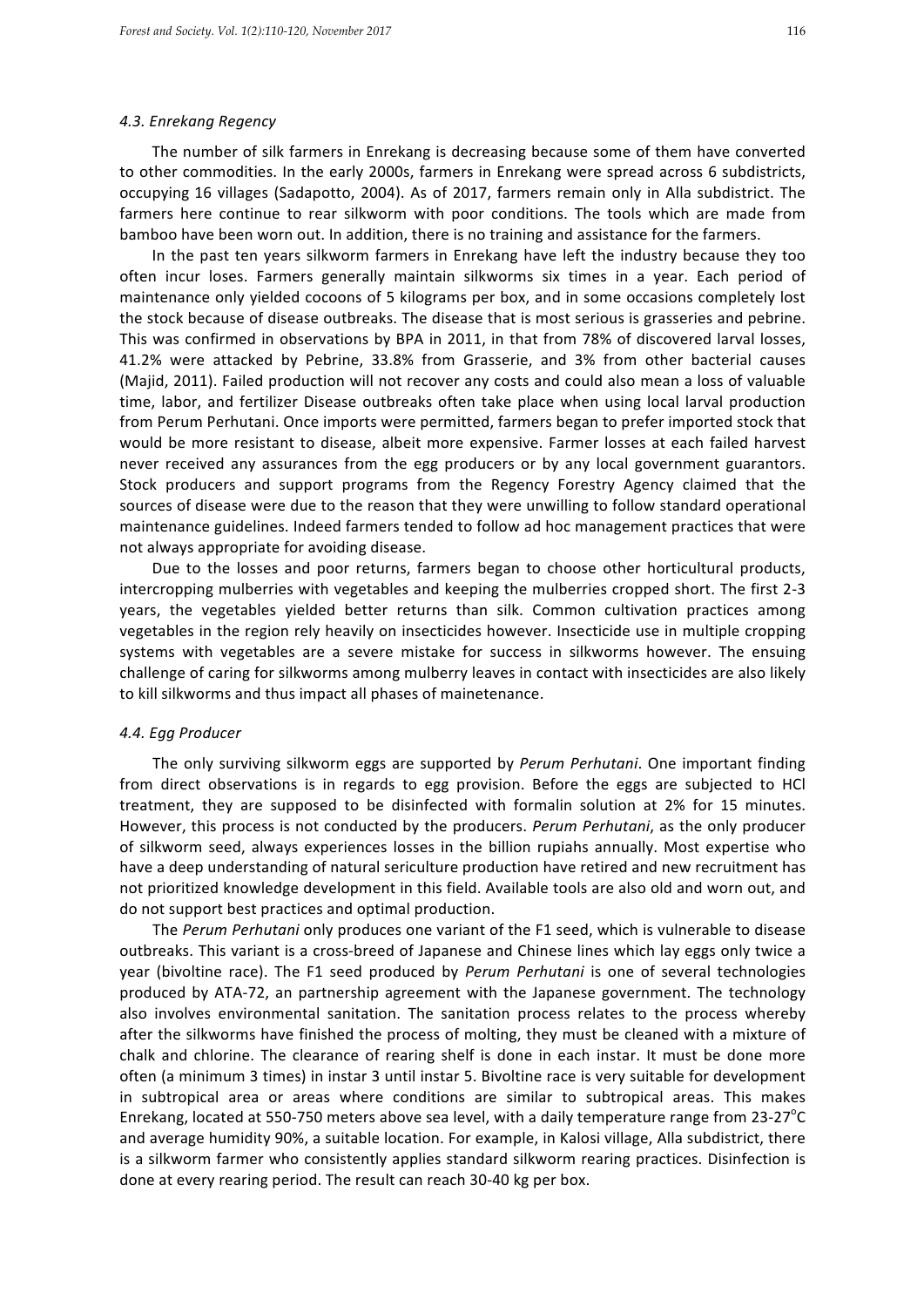In Soppeng and Wajo, the condition is different from the standard of bivoltine race rearing. These two regencies are located 400 meters above sea level with a temperature of 27-33 $^{\circ}$ C and humidity at 55-70%. Some other tropical countries conducting sericulture rear polyvoltine or multivoltine races, which are adaptive to those environments and more resistant to disease. In India, 91.44% of the seed are polyvoltine and only 8.56% is bivoltine (Askar, 2013). Thailand also experience failures in rearing bivoltine race. However, now Thailand develops three hybrid seeds from cross breeding of bivoltine and local polyvoltine (testimonial from Saikwan Trisunan, Chul Thai Silk Co., Ltd). In India available commercial stock available includes 16 hybrids (Askar and Mustamin, 2011) from a cross of multivoltine x bivoltine (Gangopadhyay, 2008).

Looking to examples from Indonesia, low quality seed is also a problem in West Java. In addition to genetic factors, another important factor is the operational standard which is not properly applied by producers. The produced eggs are supposed to be subjected to a disinfection process with 2% formalin for 15 minutes (Harizanis, 2007; Tripathi et al., 2011; Singh et al., 2012). This process is essential for preventing pebrine and grasserie.

#### *4.5. Silkworm Tools and Farmers Training*

Much of the silkworms rearing tools are damaged and have not been upgraded. The building sites critical for the rearing process is also damaged. These can be found in Enkerang. In Sabbangparu subdistrict, Wajo, the silkworm rearing is conducted under people's homes, whose floors are open soil and can become flooded during rains. These areas udner people's homes are also important for other household activities. Vehicle pollution also influences the quality and quantity of cocoons.

The rearing shelf is made of bamboo and layered with sarong, both of which lead to unhygienic that can compromise the rearing process. The tools have not been cleaned with chlorine, nor have they been exposed to sunlight for many years. The area is supposed to be painted with chalk and sprayed with formalin 2%. The farmer also should wash their hands with formalin before feeding the worms. Overall, such unregulated and makeshift conditions highlight that there is a great need for guidance and training.

Law number 16/2006 states that forestry training is to be conducted by civil servant trainers, private trainers and self-trainers, private sector extension officers, and other intermediaries. The Forestry Ministry rule number P.42/Menhut-II/2012 about Private Forestry Trainers and Community Forestry Trainers also states the requirement for training. Now, there are 4,760 community forestry trainers which could serve as potential trainers.

#### *4.6. Policy and the role of supervision*

The central role of the BPA is based on Forestry Ministerial decision No. 664/Kpts-II/2002 is to develop plans for natural silk production; maintenance of silkwork stock; production monitoring, circulation, and distribution; certification programing and organizational accreditation of silkworms; and, information management system for natural silk production (BPA, 2010). BPA evolved and became the Agency for Social Forestry and Environmental Partnerships (BPSKL) for the Sulawesi region based on Forestry Ministerial regulation No. P.14/Menlhk/Setjen/OTL.0/1/2016 that has a role of implementing activities for preparing social forestry programs regionally, developing a broad set of local enterprises, creating partnerships, as well as mapping out conflict in the field of social forestry (KLHK, 2015). Changes to the BPA meant that the proportion of the attention focused on silk production was no longer the case, because silk was now only a small amount of activities by the BPSKL Sulawesi region. The social forestry mandate for this agency is much broader, overseeing Community Forestry (HKM), Village Forests, Customary Forests, and other social forestry designations. The organizational role for the control and certification of stock and overseeing potential disease outbreak was now unclear. Although BPSKL had taken over this role, the resources availble in the institution and their large mandate meant that silk would become a much smaller priority. Therefore, these organization changes will indeed influence the overall prospects for sericulture going forward.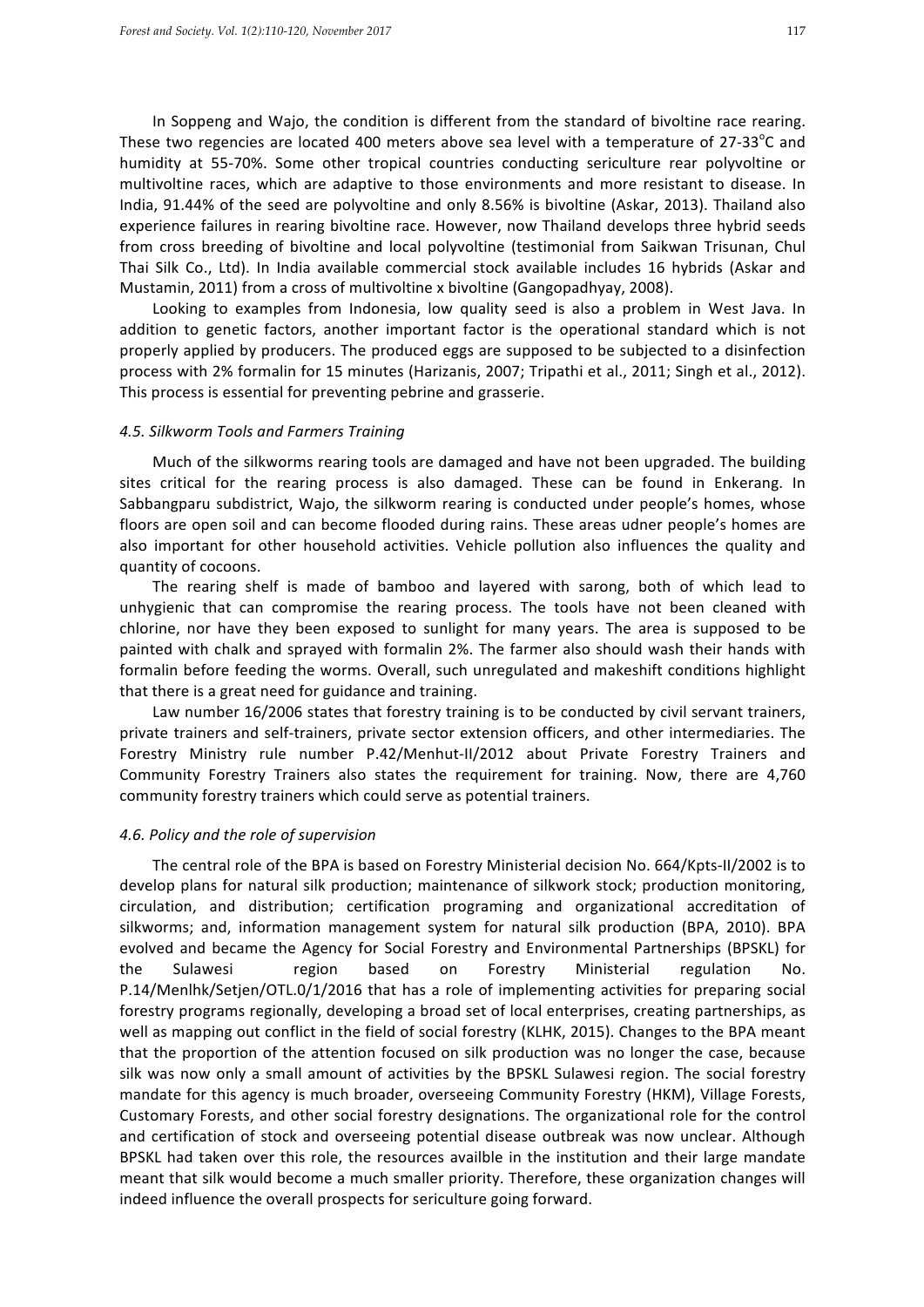*Perum Perhutani* is a state owned enterprise (BUMN) that has a mandate to manage protection and production forests amounting to 2.4 million hectares mostly in Java and Madura. Other than managing forests however, Perum Perhutani also engages in industrial programs, one of which is silk. Forestry Ministerial Decision letter No.122/KPTS-II/86 established in 1986 the Natural Silk Enterprise (PSA) in Soppeng. *Perum Perhutani* were given the authority to produce silkworm eggs with a capacity of 60,000 boxes but until this time only produce about 300-600 boxes per month. The latest survey of conditions highlight that PSA Perum Perhutani in Soppeng is limited and decreasing in staffing to operate the enterprise, four spinning machines that are in disrepair, and a spinning factory that requires maintenance, low silkyarn price that is not cahs and carry, and each year incurs average losses as large as 1.7 billion IDR per year, or ~\$130,000 (Perum Perhutani, 2017).

The SSC is an organization created from the implementation of the Joint Ministerial Rule of Ministry of Forestry No. P. 47/MENHUT-II/2006, in cooperation with the Ministry of Industry No. 29/M-IND/PER/6/2006 and the Ministry of Cooperation and Small and Medium Enterprises No. 07/PER/M.KUKM/VI/2006. The Joint Rule explicitly addresses coaching and development of national natural sericulture using a cluster approach and also explicitly mentions the master plan for natural sericulture. The Natural Sericulture Master plan states that in order to foster the development of national sericulture, a consultative organization is required. The SSC could perform the function of such a body. At the regency level, the SSC organization has already been established in Soppeng, Wajo dan Enrekang. However, the the supporting function have not been established or connected to the necessary facilitation at the central level. Therefore, there is a clear gap in the needs of supporting a thriving and growing national sericulture program that can provide the necessary functions of addressing the sericultural challenges described herein.

#### **4. Conclusion**

The low productivity of national sericulture caused by the pebrine epidemic, low quality of silkworm seed provision and handling, insufficiency rearing tools, and lack of guidance and assistance for the farmers. Overall, it is clear that national sericulture growth is failing for various reasons. This paper has highlighted the periods of pebrine epidemic to better analyze and understand the gaps behind these failures and better explain the challenges for creating a thriving natural sericulture industry. Surveys and interviews with three regencies in Wajo, Enrekang, and Soppeng indicate that both upstream and downstream production face steep challenges. First, the national government through the Agriculture and Forestry General Company (Unity of Natural Silk Entrepreneurs) must provide an improved bridging function for silkworm seed production. They also play a critical role to improve the standard of eggs handling, through practices such as applying disinfection to prevent disease. Second, there needs to be a more serious approach by the research institutions in the form of technical guidance and provision of production tools and best practices. Third, and finally, there is a clear gap in the availability and commitment to training. The SSC, and bridging the gap through partnerships between the central government and local governments can help to overcome some of the readily identifiable challenges to growing the industry. Finally, by addressing these key three critical areas, there is ample opportunity to supporting and re-invigorating a potentially thriving economy that can support rural livelihoods.

#### **Acknowledgments**

I would like to express my sincere gratitude to Mr. Masaki Tani (Head of the Japanese Consular Office in Makassar), Mr. Ichiro Ando (Ando Co.,Ltd) and Mrs. Saikwan Trisunan (Chul Thai Silk Co., Ltd) for their visit and concern for Indonesian sericulture.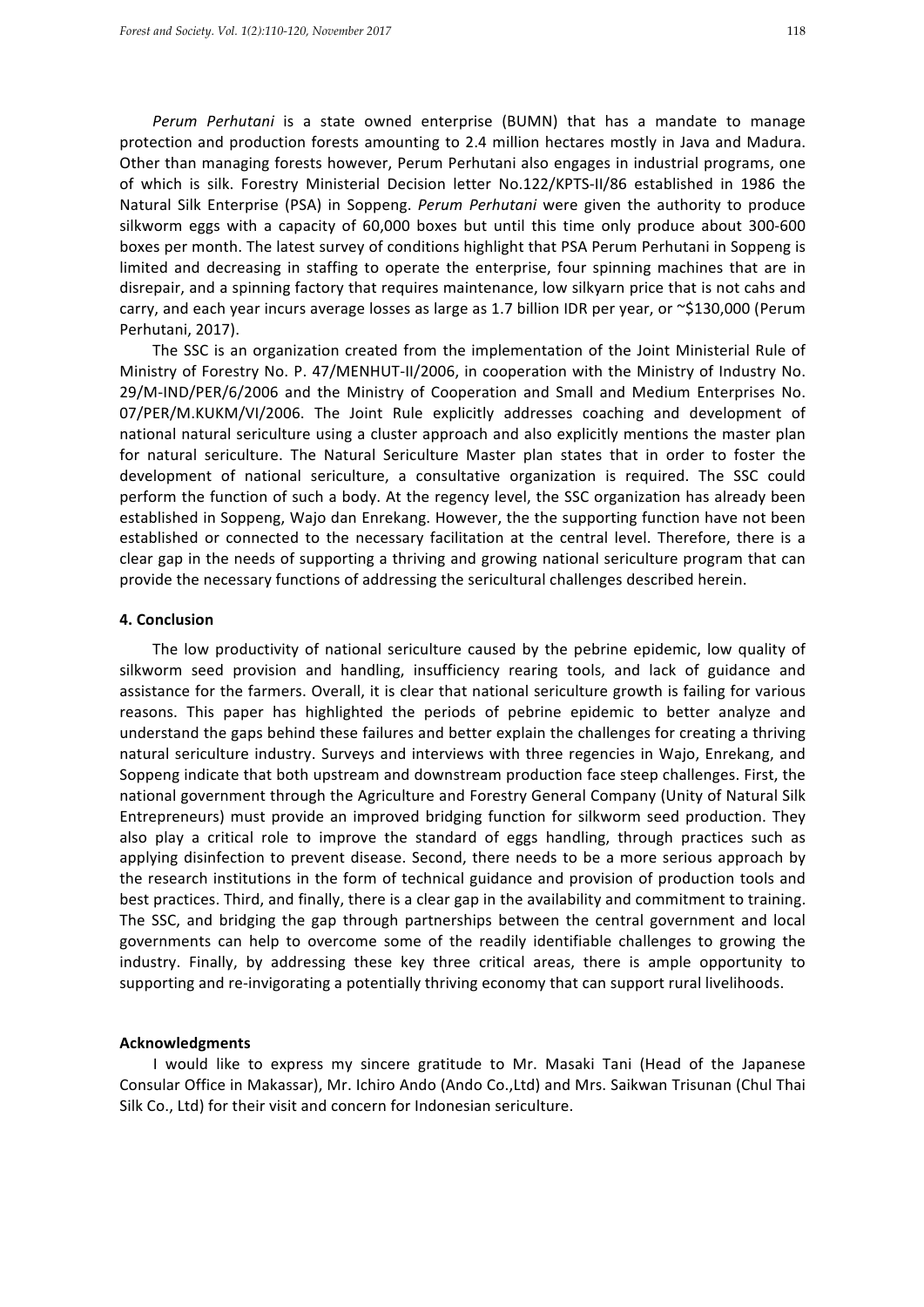#### **References**

- Askar. (2013). *Kegiatan Persuteraan Alam India*. Presented as Balai Persuteraan Alam (BPA) -Kementerian Kehutanan Indonesia.
- Askar & Mustamin. (2013). *Crop protection in India*. Presented as Balai Persuteraan Alam (BPA) -Kementerian Kehutanan Indonesia.
- Aydin, L., Gullegen, E. Girigin O., & Kurtaraner, L. (2007). Turkiye ipekboceklerinde Nosema *bombycis* (Naegeli, 1857) Olgusu. *Turkiye Parazitoloji Dergisi*, 31(1), 72-74.
- Atmosoedarjo, S., Kartasubrata, J. Kaomini, M. Saleh, W. Moerdoko, W., Pramoedibyo & Ranoeprawiro, S. (2000). *Sutera Alam Indonesia*. Yayasan Sarana Wana Jaya. Jakarta.
- Balai PSKL Wilayah Sulawesi. (2016). *Persuteraan Alam Wilayah Sulawesi*. Kementerian Lingkungan Hidup dan Kehutanan. Jakarta
- Bhat, S., Bashir, I., & Kamili, A. (2009). Microsporidiosis of silkworm, Bombyx mori L. (Lepidoptera-Bombycidae): A review. African Journal of Agricultural Research, 4(13), pp. 1519-1523.
- [BPA] Balai Persuteraan Alam. (2010). Balai Persuteraan Alam Sulawesi Selatan. http://www.dephut.go.id/INFORMASI/PROPINSI/SULSEL/sulsel\_1.html. Accessed on 2 September 2016.
- [BPA] Balai Persuteraan Alam. (2013). *Bahan Rapat Koordinasi Pengendalian Hama dan Penyakit.* Makassar tanggal 15 Maret 2013.
- [BPA] Balai Persuteraan Alam. (2015). Statistik Pengembangan Persuteraan Alam Tahun 2015. Kementerian Kehutanan. Direktorat Jenderal Bina Pengelolaan DAS dan Perhutanan Sosial.
- [Disperindag] Dinas Perindustrian dan Perdagangan Provinsi Sulawesi Selatan. (2006). Program Pengembangan Industri Sutera Alam Sulawesi Selatan 2007-2010. Presented in Temu Bisnis Sutera Alam Sulawesi Selatan. Makassar. 12 p.
- Etebari. K., Matindoost, L., Mirhoseini, S.Z., & Turnbull, M.W. (2007). The effect of BmNPV infection on protein metabolism in silkworm (*Bombyx mori*) larva. *ISJ. 4,* 13-17.
- Fahmid, I.M., Ridwan, Saleh, M., Basir, Z., Ahmad A., & Afandi, A.I. (2011). *Tantangan* Komprehensif Persuteraan Alam di Sulawesi Selatan. Dinas Kehutanan Provinsi Sulawesi Selatan and Institute for Social and Political Economic Issues, Makassar
- Gangopadhyay, D. (2008). *Sericulture Industry in India A Review*. India, Science and Technology. http://www.nistads.res.in/indiasnt2008/t6rural/t6rur16.htm.
- Gitosewojo (1995). Peluang pengembangan persuteraan alam di Indonesia khususnya di Jawa Barat. Presented in Seminar Nasional Persuteraan Alam. Bandung 30 Januari 1995.
- Guo-Ping, K and Xi-Jie, G. (2011). Overview of silkworm pathology in China. African Journal of Biotechnology. 10(79), 18046-18056.
- Govindan, R., Narayanaswamy, T., & Devaiah, M. (1997). Pebrine disease of silkworm. Bengalore: University of Agricultural Science.
- Harizanis, P.C. (2007). *Manual of Sericulture Silkworm Rearing Mulberry Cultivation*. Agricultural University of Athens Laboratory of Sericulture & Apiculture.
- Hussain, A., & Buhroo, A.A. (2011). An alternative method to secure pebrine free silkworm eggs. International Society for Zoological Research (ISZR). International Journal of Entomology. 2(1), 40-42.
- [JICA] Japan Interntional Cooperation Agency. (1985). Proyek Pengembangan Persuteraan Alam di Indonesia. Buku Pelengkap Audio Visual. 77 p.
- [KLHK] Kementerian Lingkungan Hidup dan Kehutanan. (2015). Lampiran Peraturan Menteri Lingkungan Hidup dan Kehutanan Republik Indonesia Nomor: P. 39/Menlhk-Setjen/2015 Tentang Rencana Strategis Kementerian Lingkungan Hidup dan Kehutanan Tahun 2015-2019.
- Nath, B. S., Gupta, S. K., & Bajpai, A. K. (2012). Molecular characterization and phylogenetic relationships among microsporidian isolates infecting silkworm, Bombyx mori using small subunit rRNA (SSU-rRNA) gene sequence analysis. Acta Parasitologica. 57(4): 342–353.